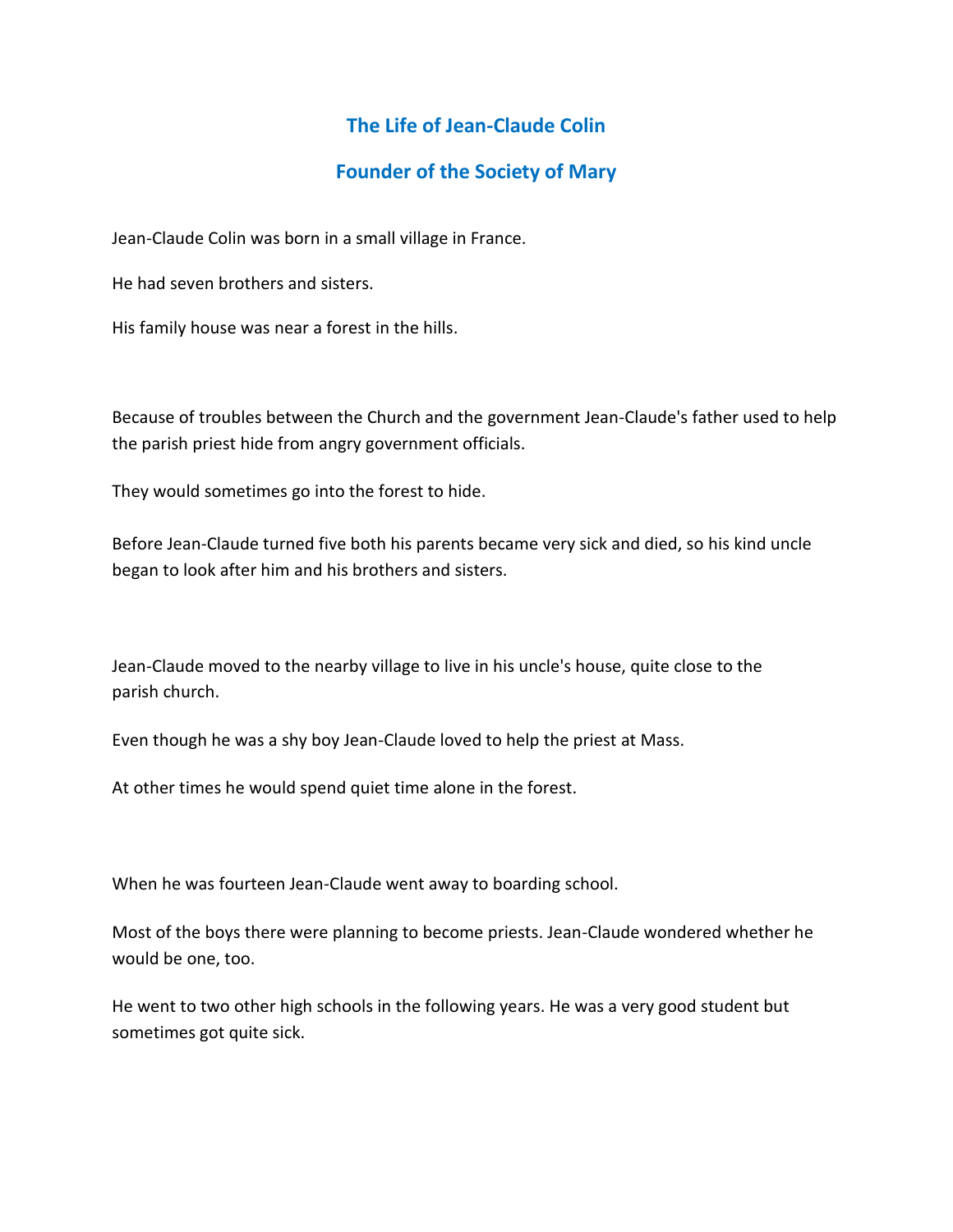Eventually he went to the main city to continue his studies to become a priest.

An idea was coming into his mind -- that Our Blessed Mother, Mary, was asking him to form a new family in the Church.

Jean-Claude became part of a group of twelve young men who dreamt about this new family which would be called the Society of Mary.

There would be priests, sisters, brothers and lay people in it, a tree with several branches.

The day after Jean-Claude was ordained priest, the twelve young men went to a small chapel and knelt in front of a statue of Mary and Jesus.

They promised they would form Mary's society as soon as they could.

They would be called 'Marists'.

The young Father Jean-Claude was now sent to a small parish in the mountains where his brother was the parish priest.

The people of the town grew grapes to make sparkling pink wine.

As Father Jean-Claude got to know and love them he became less shy and more confident.

Father Jean-Claude continued to think a lot about the Society of Mary and to pray about the first rules and ideas.

He sent a letter to the Pope to ask his blessing.

The Pope wrote back an encouraging reply.

Father Jean-Claude got to know the bishop very well and told him of his plans for a group of Marist missionaries.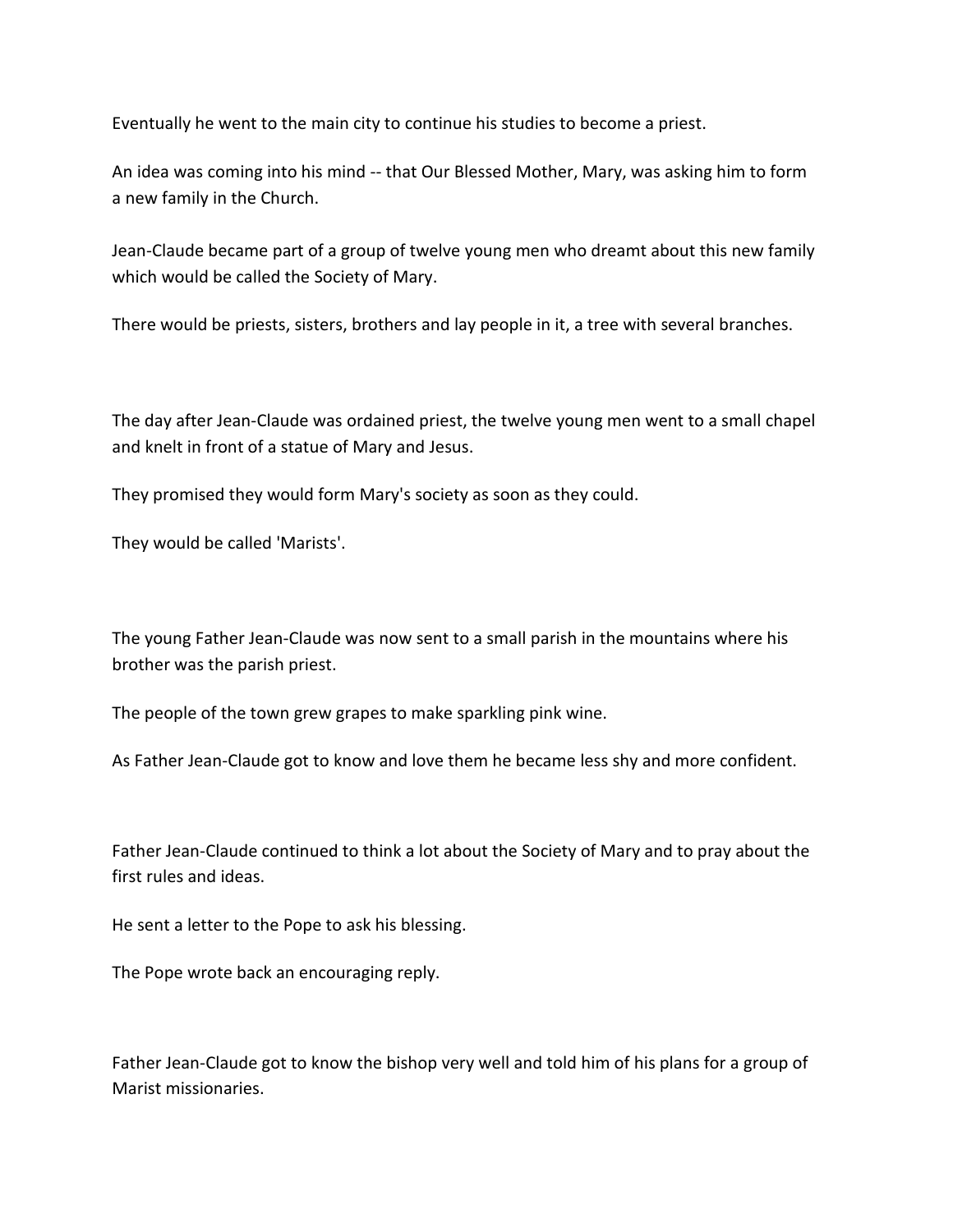The bishop invited him and some of his new Marist friends to come and live at the boys' high school.

From here they could go as missionaries to the neglected people of the mountain parishes.

The first Marist missions were in the rugged and snow-covered mountains.

Father Jean-Claude and his companions brought new hope and faith to the people there.

The bishop asked Father Jean-Claude to take over the school.

And so the Marists became teachers as well as missionaries.

Father Jean-Claude then made the long journey to Rome to get approval for the Society of Mary.

The bishops there thought the plan was too big: one Marist tree with many branches.

Eventually the Pope said "yes" to the group of Marist priests, just after Father Jean-Claude agreed to send Marist missionaries to the people of the Pacific islands.

Father Jean-Claude was elected leader of the Marists and he and the whole group made their promises to live the Marist life.

Father Jean-Claude soon farewelled the first group of missionaries as they left for the faraway Oceania missions.

In the following years many young men joined the Marists and Father Jean-Claude was able to send more missionaries to the Pacific and to open more schools in France.

Finally, Father Jean-Claude handed over to another Marist leader so that he could spend more time in prayer and writing.